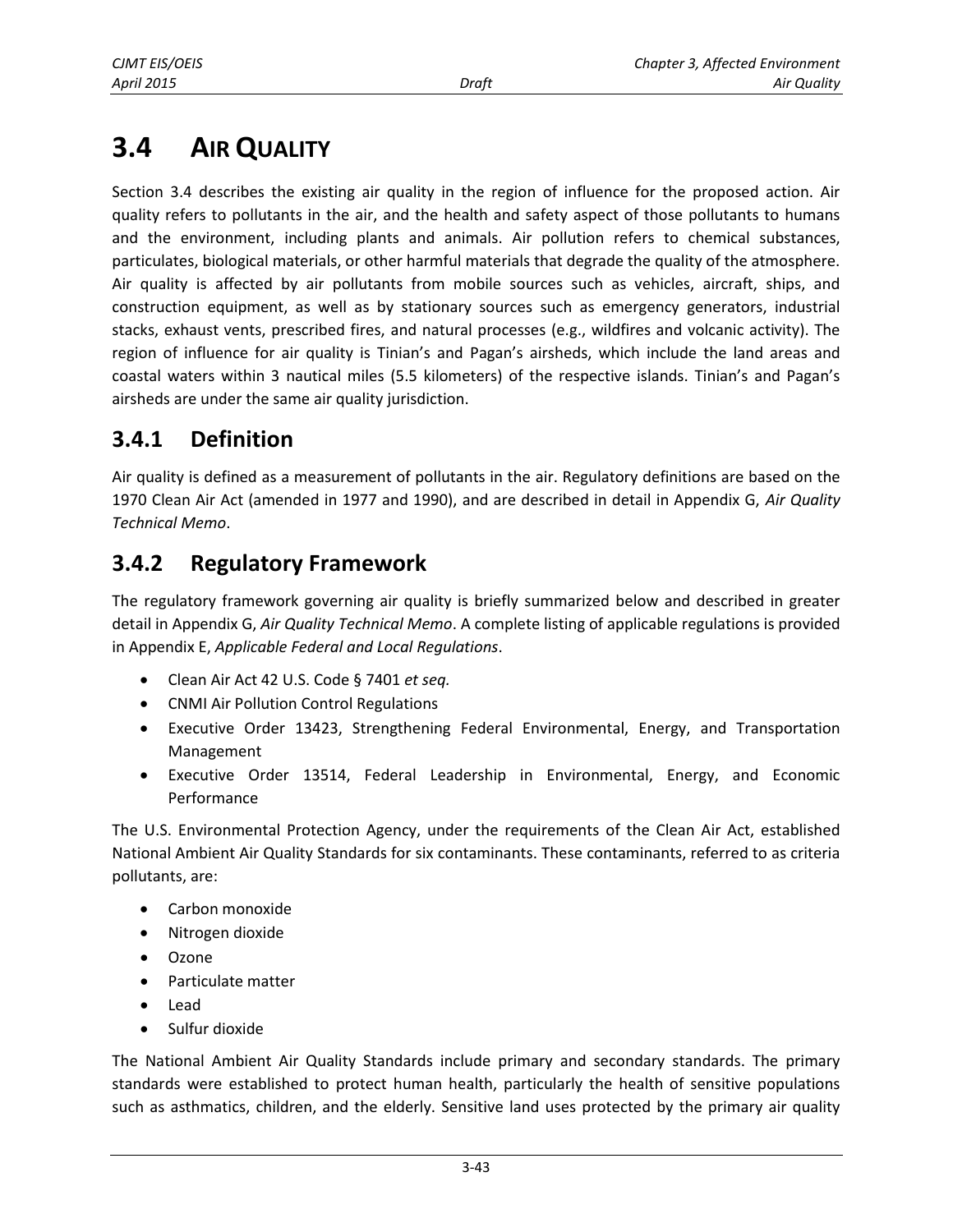standards are publicly accessible areas used by these sensitive populations; including residences, hospitals, libraries, churches, parks, playgrounds, and schools. The secondary air quality standards set limits to protect the environment, including plants and animals, from adverse effects associated with pollutants in the air. In addition to the criteria pollutants that have been established by the National Ambient Air Quality Standards, greenhouse gas emissions that trap heat in the atmosphere also occur from both natural processes and human activities. Human activities are responsible for almost all of the increase in greenhouse gases in the atmosphere over the last 150 years (U.S. Environmental Protection Agency 2013). The primary long-lived greenhouse gases directly emitted by human activities are carbon dioxide, methane, nitrous oxide, hydrofluorocarbons, perfluorocarbons, and sulfur hexafluoride.

### **3.4.3 Methodology**

Areas where concentration levels of a criteria pollutant are below standards are designated as being "in attainment," per the Clean Air Act. Areas where a criteria pollutant level equals or exceeds standards are designated as being in "nonattainment." A "maintenance area" is one that has been redesignated from nonattainment status to attainment status, and has an approved maintenance plan under § 175 of the Clean Air Act. Where insufficient data exist to determine an area's attainment status, it is designated as unclassifiable.

The CNMI local government has not collected ambient air quality data. Therefore, no existing ambient air quality data are available to represent current air quality conditions with respect to criteria pollutants. Because of the lack of ambient air quality monitoring data, the existing air quality conditions on Tinian and Pagan cannot be evaluated against National Ambient Air Quality Standards. Therefore, both islands are considered unclassifiable. However, given limited emission sources on these islands, it is anticipated that they would presumably be in an attainment area if the ambient data were monitored as other states. The discussion of existing air quality conditions on, and surrounding, the islands of Tinian and Pagan is based on a brief discussion of major emission sources and where they exist on the two islands. The localized air quality condition can be correlated with the close proximity of major emission sources. In general, the sensitive receptors (e.g., individuals with respiratory conditions) that are close to major emission sources tend to have more air quality concerns than those located far from these sources.

Stationary source permits regulate emissions from a facility but cannot be utilized to calculate ambient air quality conditions in terms of the National Ambient Air Quality Standards.

### **3.4.4 Tinian**

Tinian has a tropical climate. Over the course of the year, the temperature varies from 76 to 88 degrees Fahrenheit (24 to 31 degrees Celsius) and is rarely below 73 degrees Fahrenheit (22 degrees Celsius) or above 90 degrees Fahrenheit (32 degrees Celsius). The probability of precipitation varies throughout the year but occurs most often around October. Wind speeds typically vary from 2 to 22 miles per hour with dominant winds originating from the east. It is anticipated that air pollutants from the island would be quickly dispersed under normal weather conditions.

The major stationary sources on Tinian include power generation units and distribution facilities that comprise the existing island-wide power system owned by the Commonwealth Utilities Corporation. The